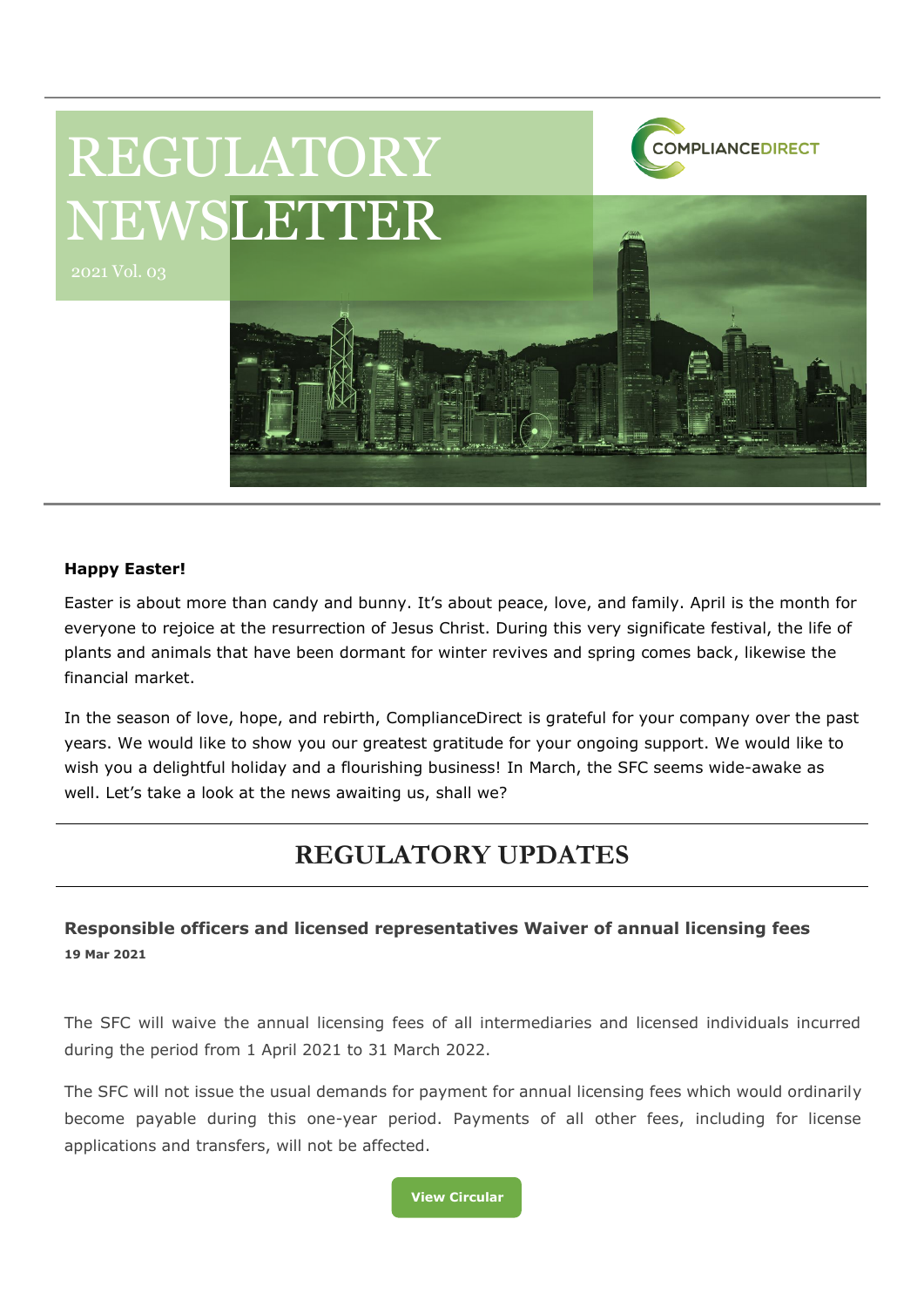#### **Technical Specifications for OTC Derivatives Trade Reporting 23 Mar 2021**

The Hong Kong Monetary Authority issued a notice about updated technical specifications for over-thecounter (OTC) derivatives trade reporting under the Hong Kong Trade Repository. Licensed Corporations that may be subject to mandatory reporting obligation are advised to refer to the Notice. Reporting entities are reminded to read the revised Administration and Interface Development Guide ("AIDG") for the details of the changes and their obligation to report all transactions involving the updated coding schemes supported by the HKTR.

The key changes made in the revised AIDG include

(i) updates of coding schemes supported in the HKTR reporting templates,

(ii) renaming of "Unique Trade Identifier (UTI)" to "Unique Transaction Identifier - Unique Swap Identifier (UTI-USI)",

- (iii) cessation of the outdated reporting templates and
- (iv) corresponding changes in some business validation rules.

**[View Circular](https://apps.sfc.hk/edistributionWeb/gateway/EN/circular/doc?refNo=21EC11)**

## **ENFORCEMENT NEWS**

#### **SFC reprimands and fines Sino-Rich Securities & Futures Limited \$7.2 million for breaches of antimoney laundering regulatory requirements**

The SFC has reprimanded and fined Sino-Rich Securities & Futures Limited (Sino-Rich) \$7.2 million for failures in complying with anti-money laundering and counterterrorist financing regulatory requirements when handling cash deposits and third party fund transfers.

For cash deposits, there is no record of any enquires made by Sino-Rich's staff with the clients and approvals by its responsible officers (ROs) prior to January 2017. It was only after the SFC issued a management letter to

#### **SFC reprimands and fines GEO Securities Limited \$6.3 million for regulatory breaches**

The SFC has reprimanded and fined GEO Securities Limited (GEO) \$6.3 million for breaching its licensing conditions and failures related to the sale of unlisted bonds.

The disciplinary action followed an SFC investigation which found that GEO had provided discretionary account management services to eight clients in return for an annual management fee between 1 July 2014 and 15 June 2015 and introduced 36 clients directly to four listed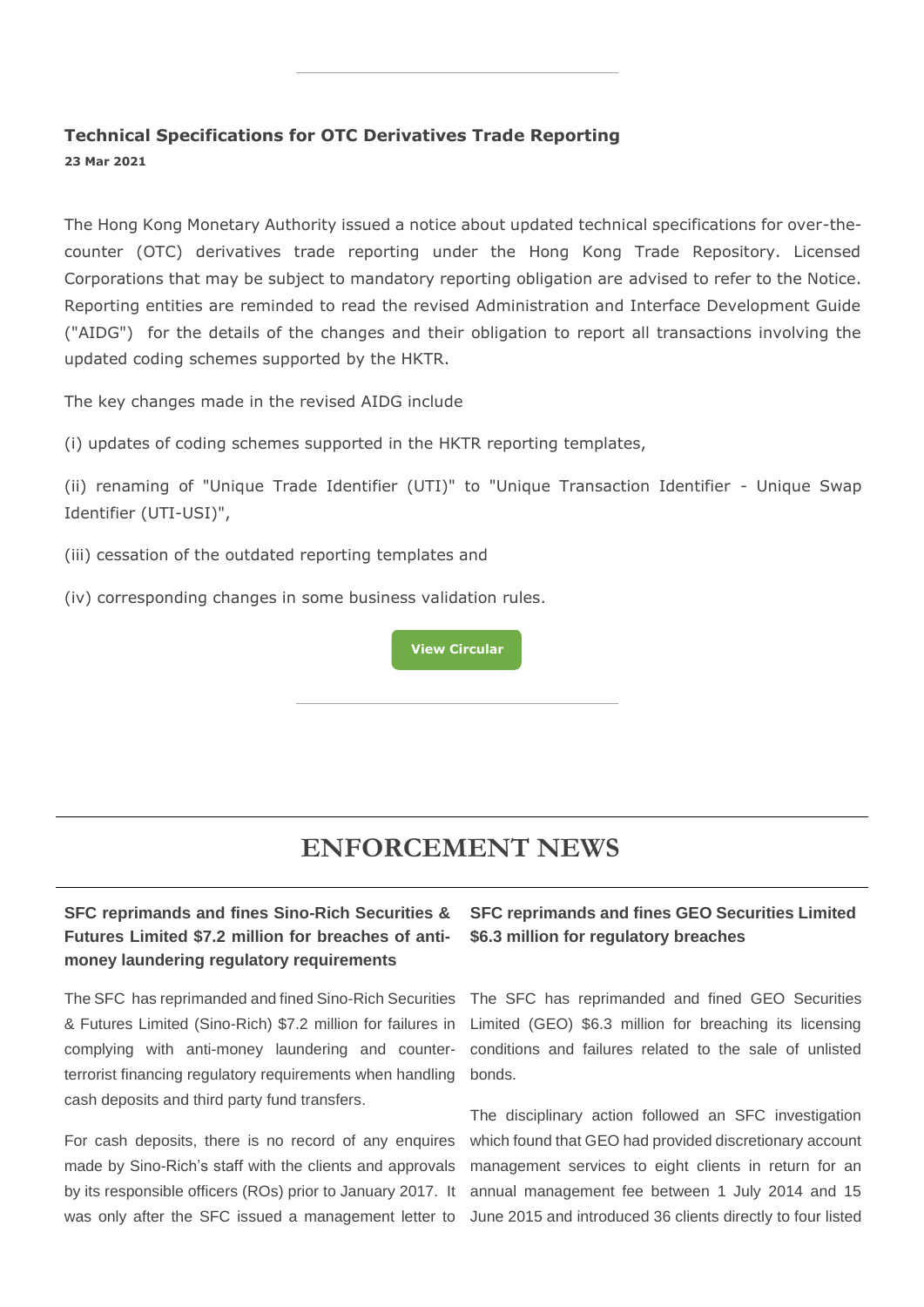Sino-Rich in November 2016 that Sino-Rich required its staff to record the reasons and the ROs' approval for cash deposits.

There is no record that Sino-Rich had rejected any requests for cash deposits and third party transfers or made any reports to the Joint Financial Intelligence Unit (JFIU) during the Relevant Period. Nonetheless, the SFC found that a substantial number of cash deposits and third party transfers processed or approved by Sino-Rich raised a number of red flags that warranted further inquiries or report to the JFIU.

The SFC is of the view that Sino-Rich's conduct was in breach of the Anti-Money Laundering and Counter-Terrorist Financing Ordinance, the Guideline on Anti-Money Laundering and Counter-Terrorist Financing (April 2015 – February 2018 edition), the Code of Conduct and the Internal Control Guidelines

#### **SFC reprimands and fines Black Marble Securities Limited \$1.8 million for internal control failings and regulatory breaches**

The SFC has reprimanded and fined Black Marble Securities Limited \$1.8 million for internal control failings and breaches of the SFC's Code of Conduct.

The disciplinary action follows an SFC investigation after receiving Black Marble Securities' report of a client complaint against one of its licensed representatives for allegedly conducting unauthorized trading activities in the client's account from August 2016 to July 2017.

The SFC's investigation found deficiencies in the internal controls of Black Marble Securities Limited.

### **SFC reprimands and fines Yardley Securities Limited \$5 million for breaches of anti-money laundering regulatory requirements**

The SFC has reprimanded and fined Yardley Securities Limited (YSL) \$5 million for failures in complying with antimoney laundering and counter-financing of terrorism (AML/CFT) regulatory requirements when handling third party fund transfers.

The SFC investigation found that, between February and October 2016, YSL failed to take all reasonable measures to ensure that proper safeguards exist to mitigate the risks of money laundering and terrorist financing.

Despite red flags suggesting that some of the third party fund transfers in two client accounts between February and May 2016 were unusual or suspicious, YSL processed and approved these transfers without conducting proper enquiries and sufficient scrutiny. In addition, YSL did not properly record enquiries it claimed to have made in relation to these transfers. YSL also failed to have adequate policies, procedures, controls and provide adequate training to its staff to ensure compliance

companies to subscribe for their unlisted bonds totalling about \$108 million between 28 October 2014 and 16 November 2015. The SFC also found serious deficiencies in GEO's systems and controls.

**[View News](https://apps.sfc.hk/edistributionWeb/gateway/EN/news-and-announcements/news/enforcement-news/doc?refNo=21PR29) [View News](https://apps.sfc.hk/edistributionWeb/gateway/EN/news-and-announcements/news/enforcement-news/doc?refNo=21PR34)**